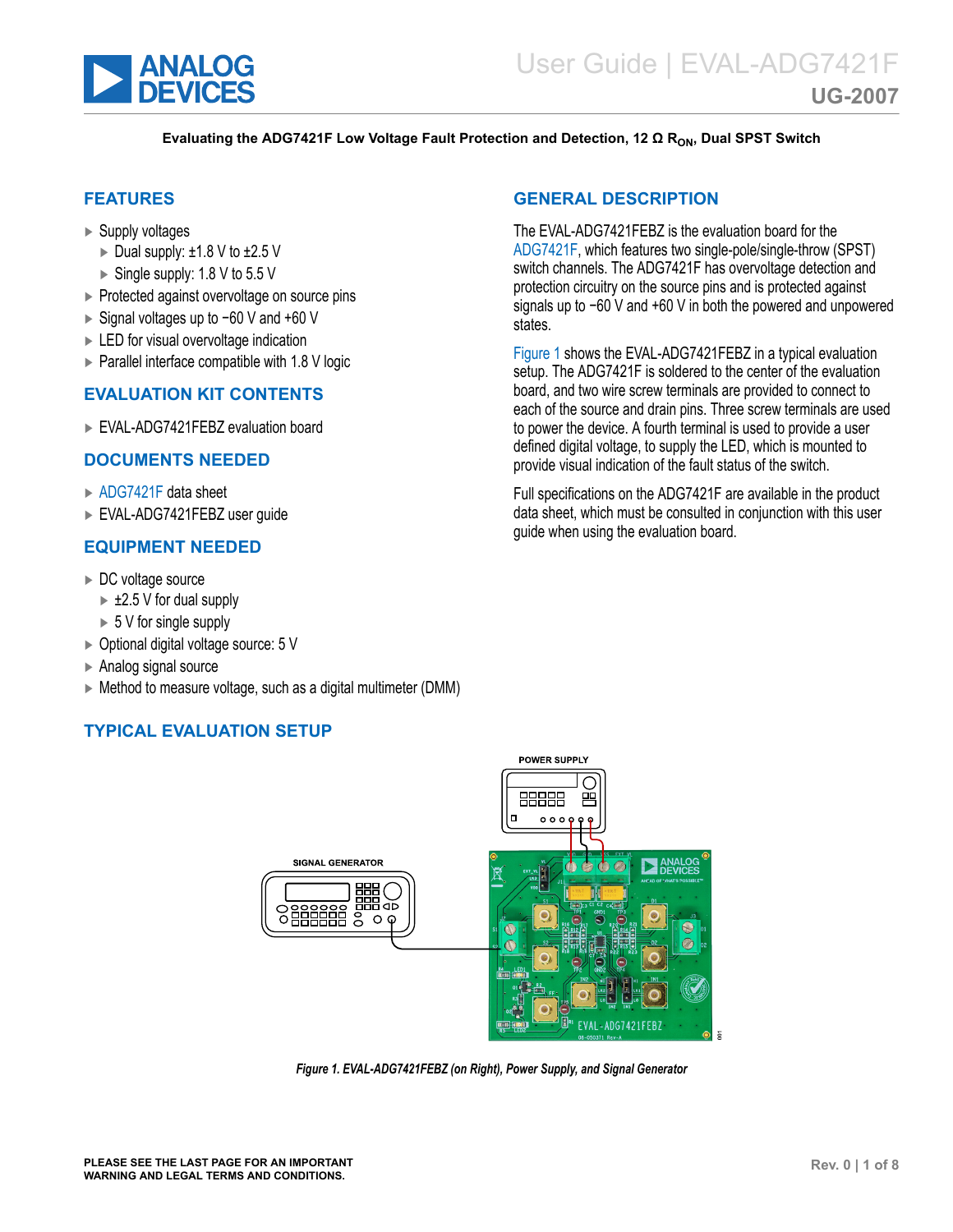# **TABLE OF CONTENTS**

| Evaluation Board Setup Procedure3 |  |
|-----------------------------------|--|
|                                   |  |
|                                   |  |

## **REVISION HISTORY**

**7/2021—Revision 0: Initial Version**

| Evaluation Board Schematics and Artwork 6 |  |
|-------------------------------------------|--|
|                                           |  |
|                                           |  |
|                                           |  |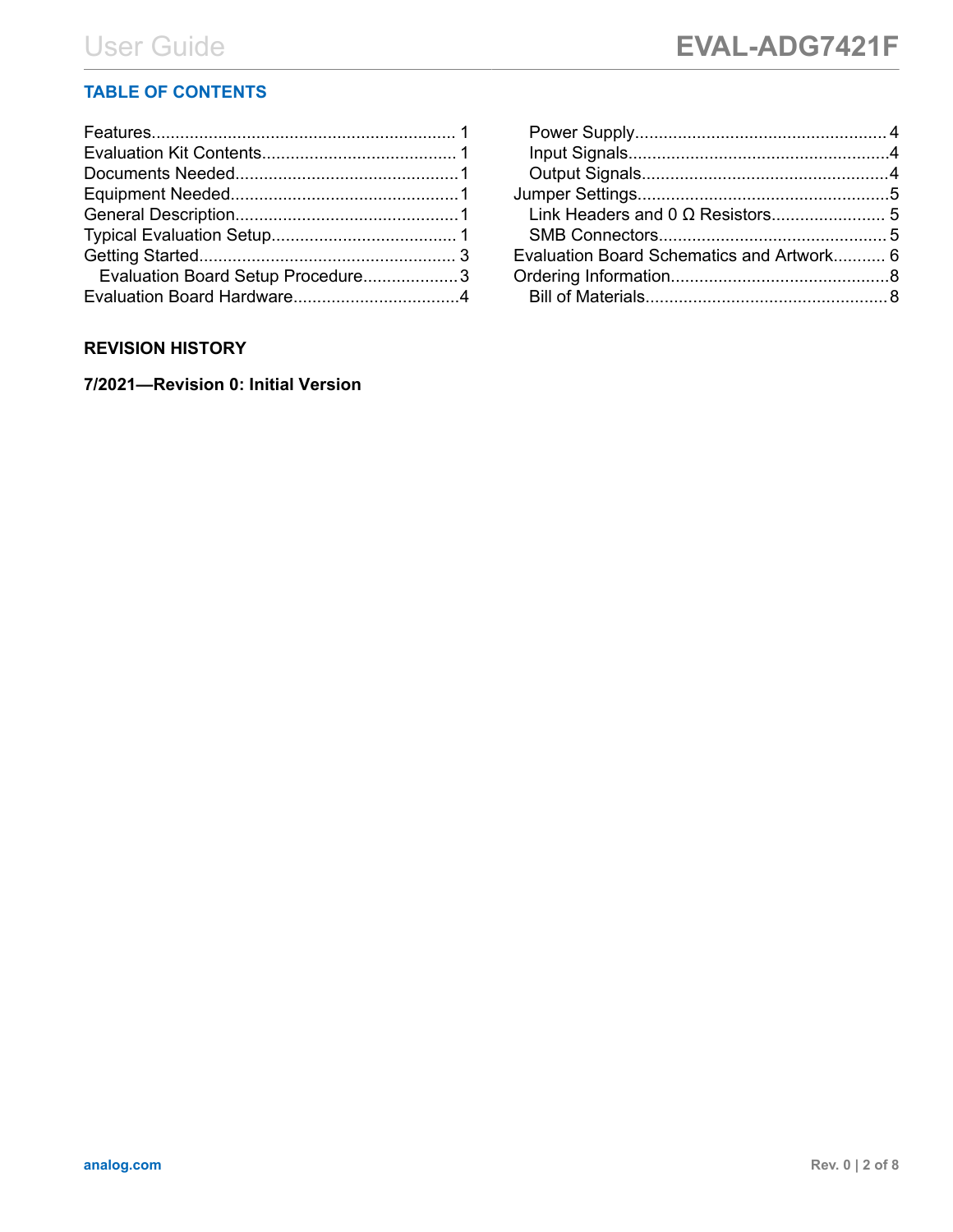# <span id="page-2-0"></span>**GETTING STARTED**

## **EVALUATION BOARD SETUP PROCEDURE**

The EVAL-ADG7421FEBZ evaluation board is designed to be operated independently and does not require any additional evaluation boards or software to operate. An external 5 V digital power supply (EXT\_VL) is required for the LED if using a  $V_{DD}$  supply of less than 5 V.

Supply the evaluation board with a dual power source of up to ±2.5 V or a single supply of up to 5 V by connecting the VSS and GND terminals together.

Set up a simple functionality test as follows:

- **1.** Connect a 5 V power supply to J1. Connect the VSS and GND terminals together if a single supply is required. Set LK3 to the VDD position.
- **2.** Control the digital signals for the switch channel on the [ADG7421F](https://www.analog.com/ADG7421F) by using LK1 and LK2. In Position LO, the switches are open and presents as an open circuit. In Position HI, the switch is closed and presents with a resistance of approximately 12 Ω.
- **3.** The green LED lights up to indicate that the switch is operating normally.



*Figure 2. EVAL-ADG7421FEBZBlock Diagram*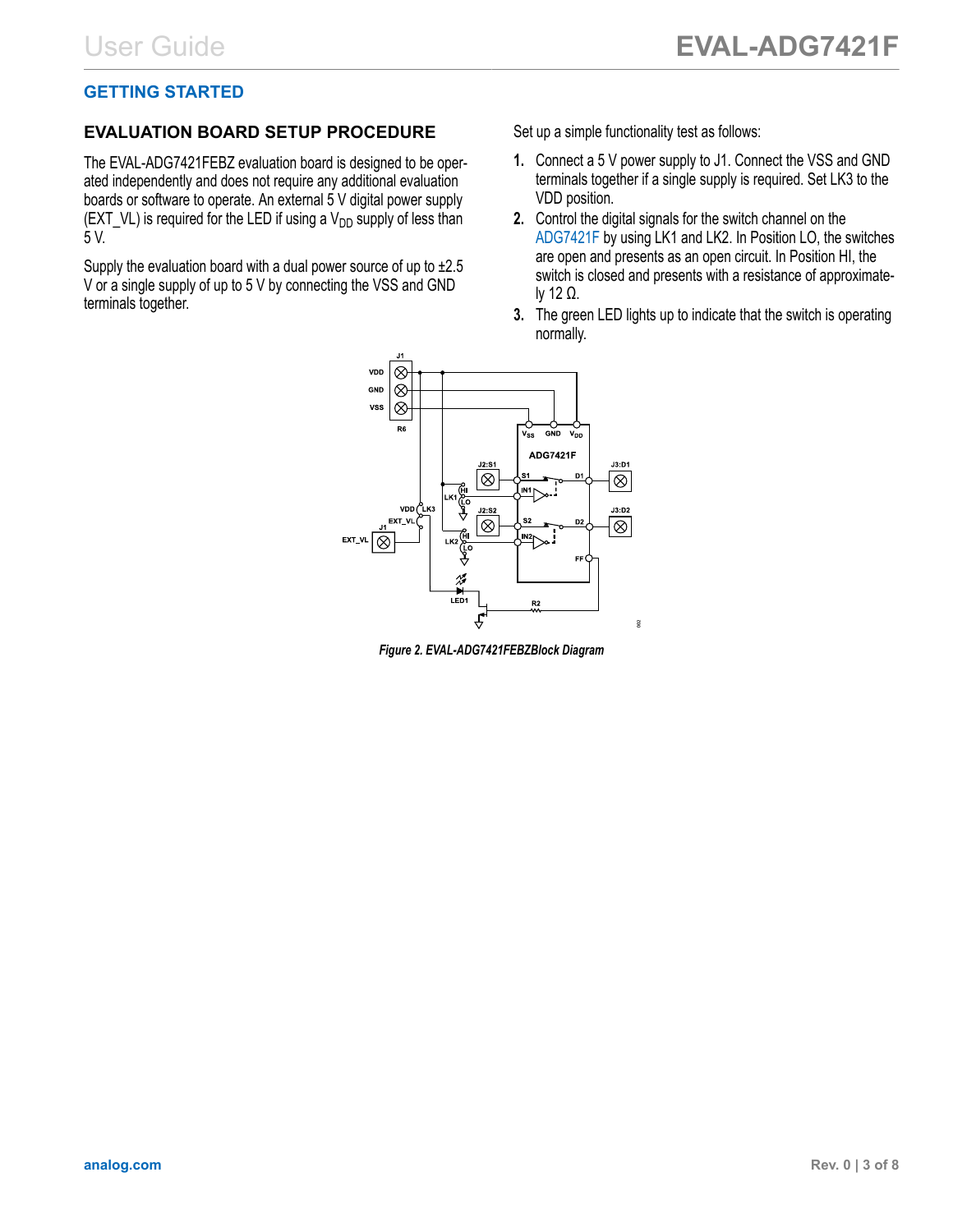# <span id="page-3-0"></span>**EVALUATION BOARD HARDWARE**

The operation of the [ADG7421F](https://www.analog.com/ADG7421F) is evaluated using the EVAL-ADG7421FEBZ. [Figure 1](#page-0-0) shows a typical evaluation setup where only a power supply and signal generator are required. [Figure 2](#page-2-0) shows the block diagram of the main components of the evaluation board.

Using this evaluation board, the ADG7421F is used to pass signals from either the source or drain connectors. The source pins have fault detection circuitry that reacts to an overvoltage event. During an overvoltage event, the switch is turned off, and the FF pin is pulled low. See the [ADG7421F](https://www.analog.com/ADG7421F) data sheet for more details.

## **POWER SUPPLY**

Connector J1 provides access to the supply pins of the ADG7421F. VDD, GND, and VSS link to the respective VDD, GND, and  $V_{SS}$ pins on the ADG7421F. For dual supply voltages, the evaluation board can be powered from ±1.8 V to ±2.5 V. For single-supply voltages, the GND and VSS terminals must be connected together, and the evaluation board can be powered from 1.8 V to 5 V. A secondary voltage source can be connected to EXT VL and used as the power supply for the indicator LEDs. This secondary voltage source is required if the  $V_{DD}$  voltage is less than 5 V. To use EXT VL, move the LK3 link into the EXT VL position.

## **INPUT SIGNALS**

Two 2-pin screw connectors are provided to connect to both the source and drain pins of the ADG5401F. Additional Subminiature Version B (SMB) connectors are available if extra connections are required. The ADG7421F is overvoltage protected on the source side, and each source terminal (S1 and S2) can be presented with a voltage of up to +60 V or −60 V. See the ADG7421F data sheet for more details.

Each trace on the source and drain terminals includes two sets of 0603 pads, which can be used to place a load on the signal path to ground. A 0  $Ω$  resistor is placed in the signal path and can be replaced with a user defined value. The resistor combined with the gold pin connectors can be used to create a simple RC filter.

The ADG7421F uses a parallel interface to control the operation of the switch channel. The switch operation can be manually controlled using the headers on LK1 and LK2, or an external controller can be interfaced directly to the control pins by using the SMB connectors (IN1 and IN2) and removing the link headers on LK1 and LK2.

# **OUTPUT SIGNALS**

The FF pin is an open-drain output. This pin indicates when the device is operating normally or whether there is an overvoltage fault on one of the source pins. For visual indication, LEDs are mounted on the EVAL-ADG7421FEBZ. When the device operates normally, the FF pin remains high (a pull-up resistor required), and LED1 illuminates green. If an overvoltage occurs at any of the source pins, the FF pin pulls low, and LED2 illuminates red.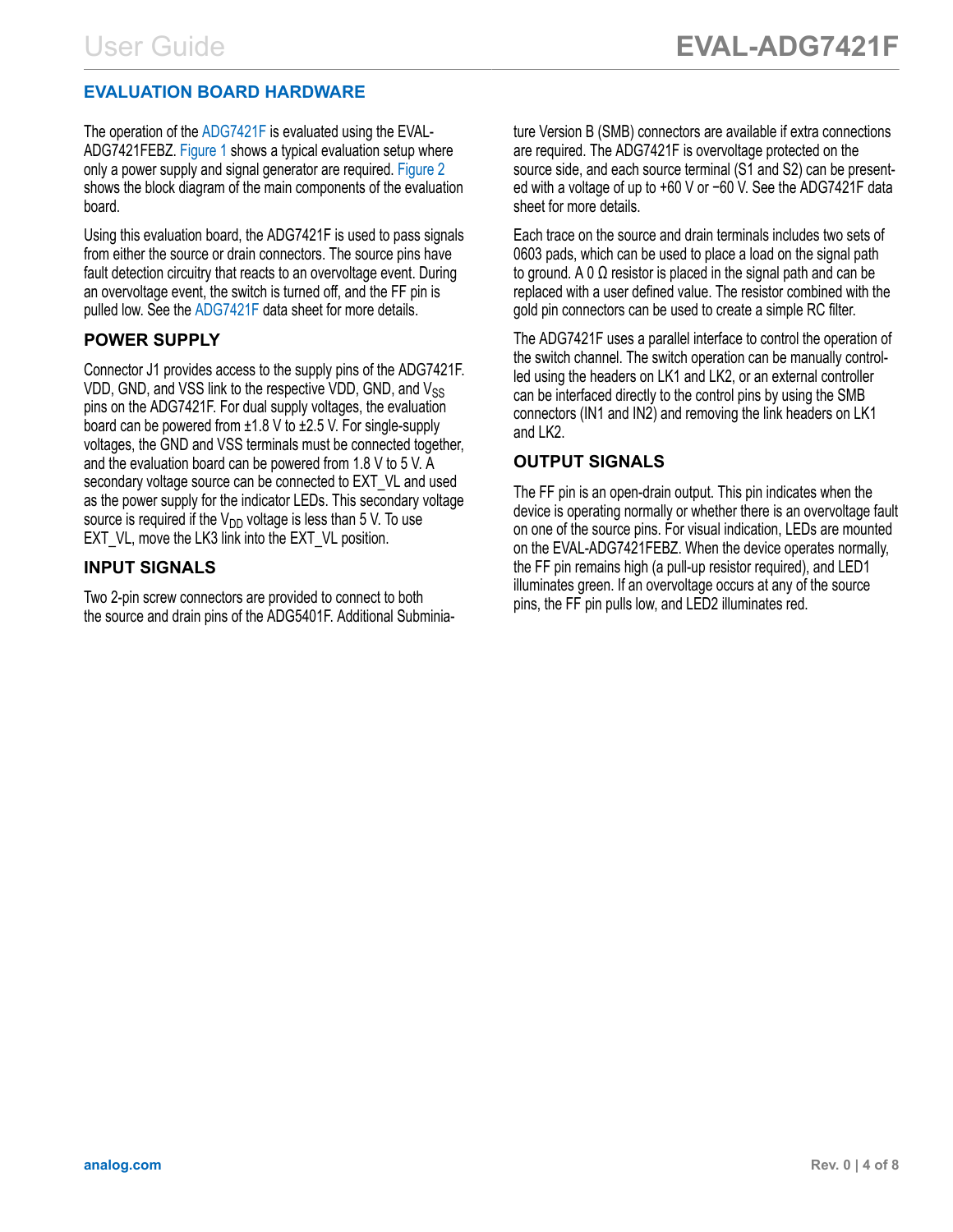## <span id="page-4-0"></span>**JUMPER SETTINGS**

## **LINK HEADERS AND 0 Ω RESISTORS**

The link headers are used to control the [ADG7421F](https://www.analog.com/ADG7421F) manually and configure the digital control voltage. 0  $\Omega$  resistors are used to isolate the LED from the rest of the system. Table 1 shows a summary of the link headers, the pull-up resistor, and 0  $\Omega$  resistors, and how they are used on the evaluation board.

LK1 and LK2 are used to control the switch channels of the ADG7421F. Position LO opens the switch, and Position HI closes the switch.

Resistors R2 and R3 connect the FF pin of the ADG5401F to the LED controls.

#### *Table 1. Link Header Descriptions*

| Label                           | <b>Position</b> | <b>Description</b>                           |
|---------------------------------|-----------------|----------------------------------------------|
| LK1                             | HI              | S <sub>1</sub> /D <sub>1</sub> switch closed |
|                                 | LO              | S1/D1 switch open                            |
| LK <sub>2</sub>                 | HI              | S <sub>1</sub> /D <sub>1</sub> switch closed |
|                                 | LO.             | S1/D1 switch open                            |
| LK3                             | EXT VL          | On-board LEDs powered with VDD               |
|                                 | VDD             | On-board LEDs powered with EXT VL            |
| R <sub>2</sub> , R <sub>3</sub> | Inserted        | FF pin connected to LED                      |
|                                 | Removed         | FF pin disconnected from LED                 |
| R <sub>1</sub>                  | Inserted        | 1 k $\Omega$ pull-up resistor at FF pin      |
|                                 | Removed         | No external pull-up resistor at FF pin       |

## **SMB CONNECTORS**

The parallel interface of the ADG7421F is controlled manually using the link headers, LK1 and LK2, or it can be accessed using the SMB connectors, IN1 and IN2. To use the SMB connectors, remove the LK1 and LK2 link headers. The FF SMB connector is used to access the FF digital output from the ADG7421F.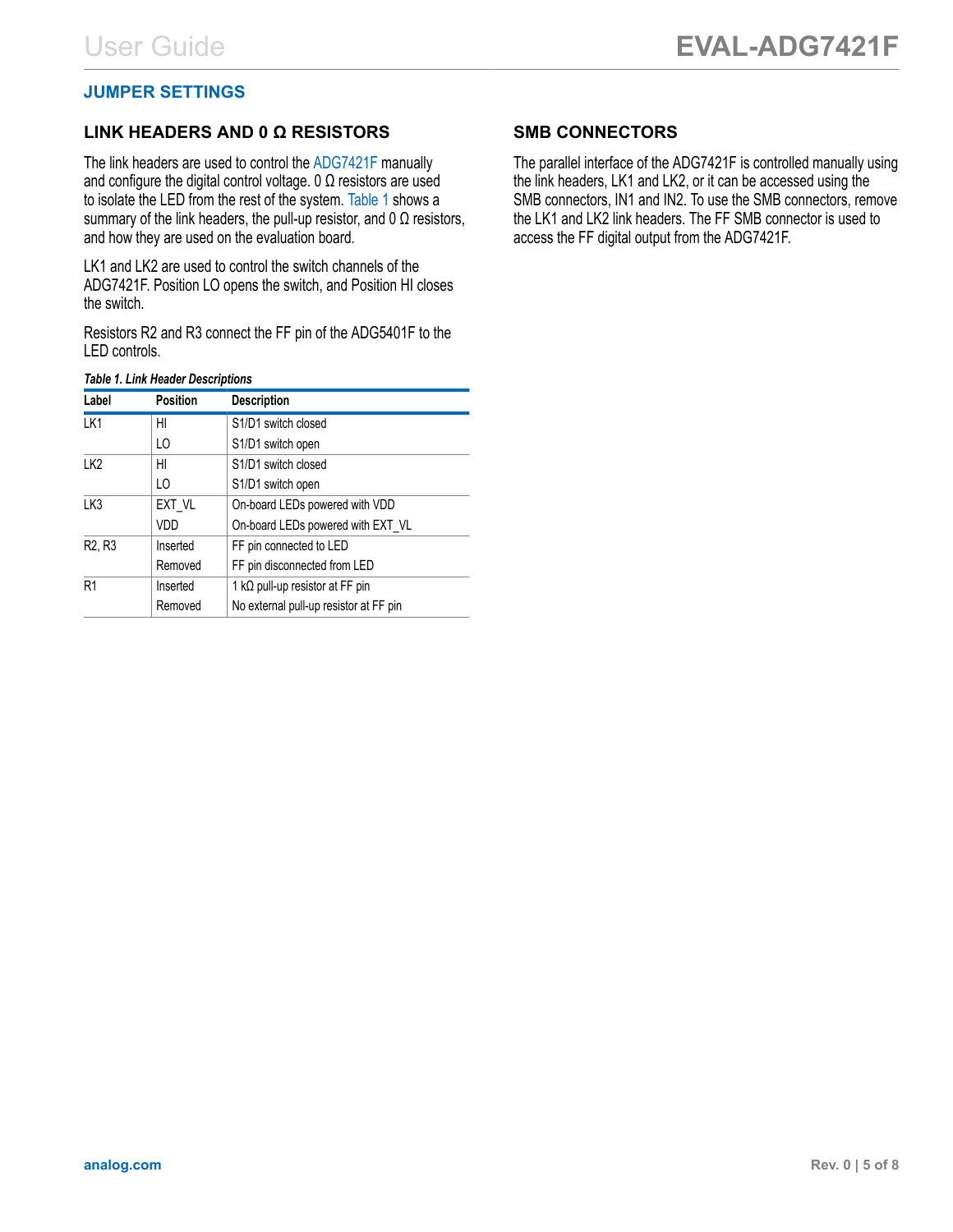## <span id="page-5-0"></span>**EVALUATION BOARD SCHEMATICS AND ARTWORK**



*Figure 3. EVAL-ADG7421FEBZ Evaluation Board Schematic—Page 1*



*Figure 4. EVAL-ADG7421FEBZ Evaluation Board Schematic—Page 2*



*Figure 5. EVAL-ADG7421FEBZ Silkscreen*



*Figure 6. EVAL-ADG7421FEBZ Top Layer*



*Figure 7. EVAL-ADG7421FEBZ Layer 2*



*Figure 8. EVAL-ADG7421FEBZ Layer 3*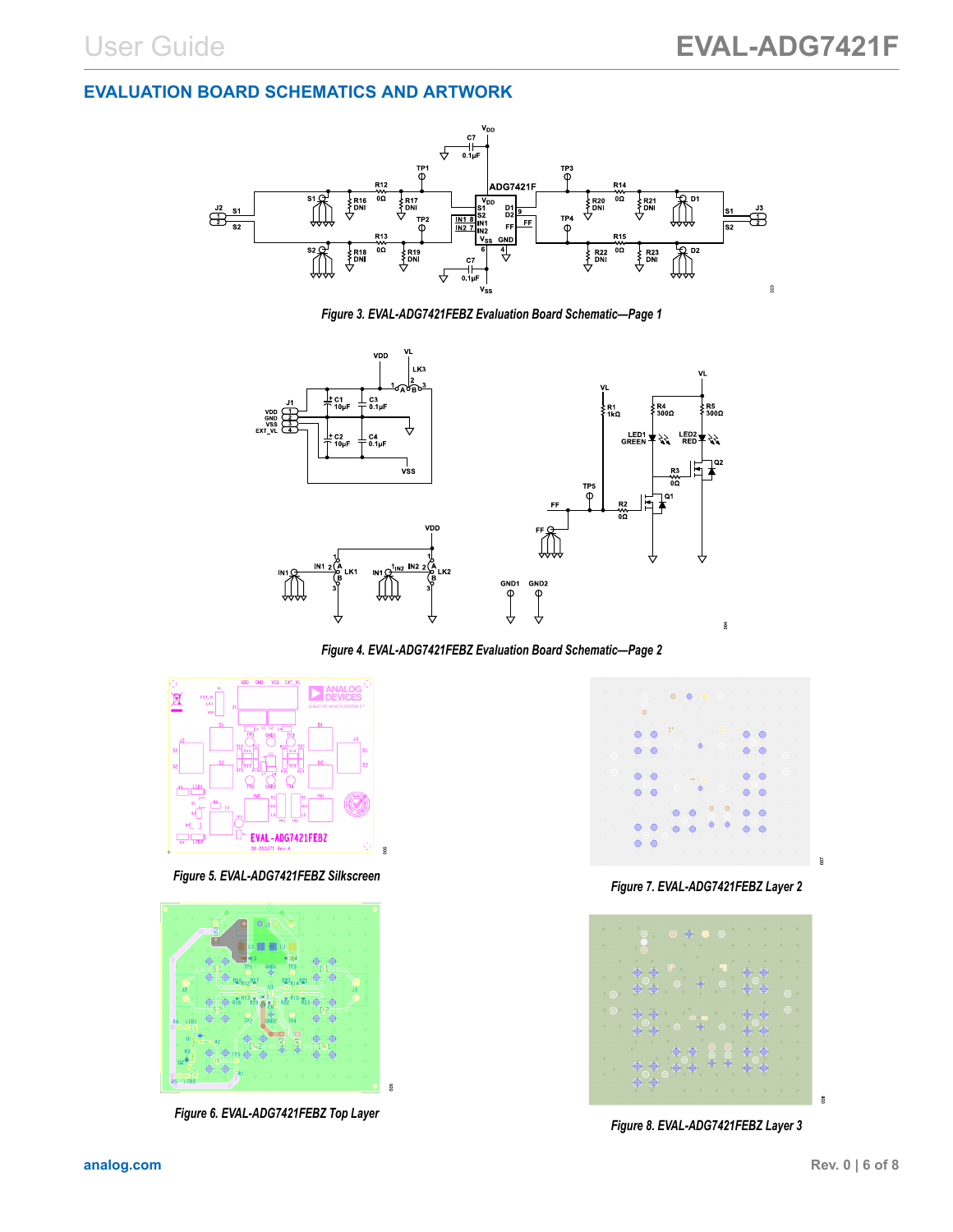## **EVALUATION BOARD SCHEMATICS AND ARTWORK**



*Figure 9. EVAL-ADG7421FEBZ Bottom Layer*